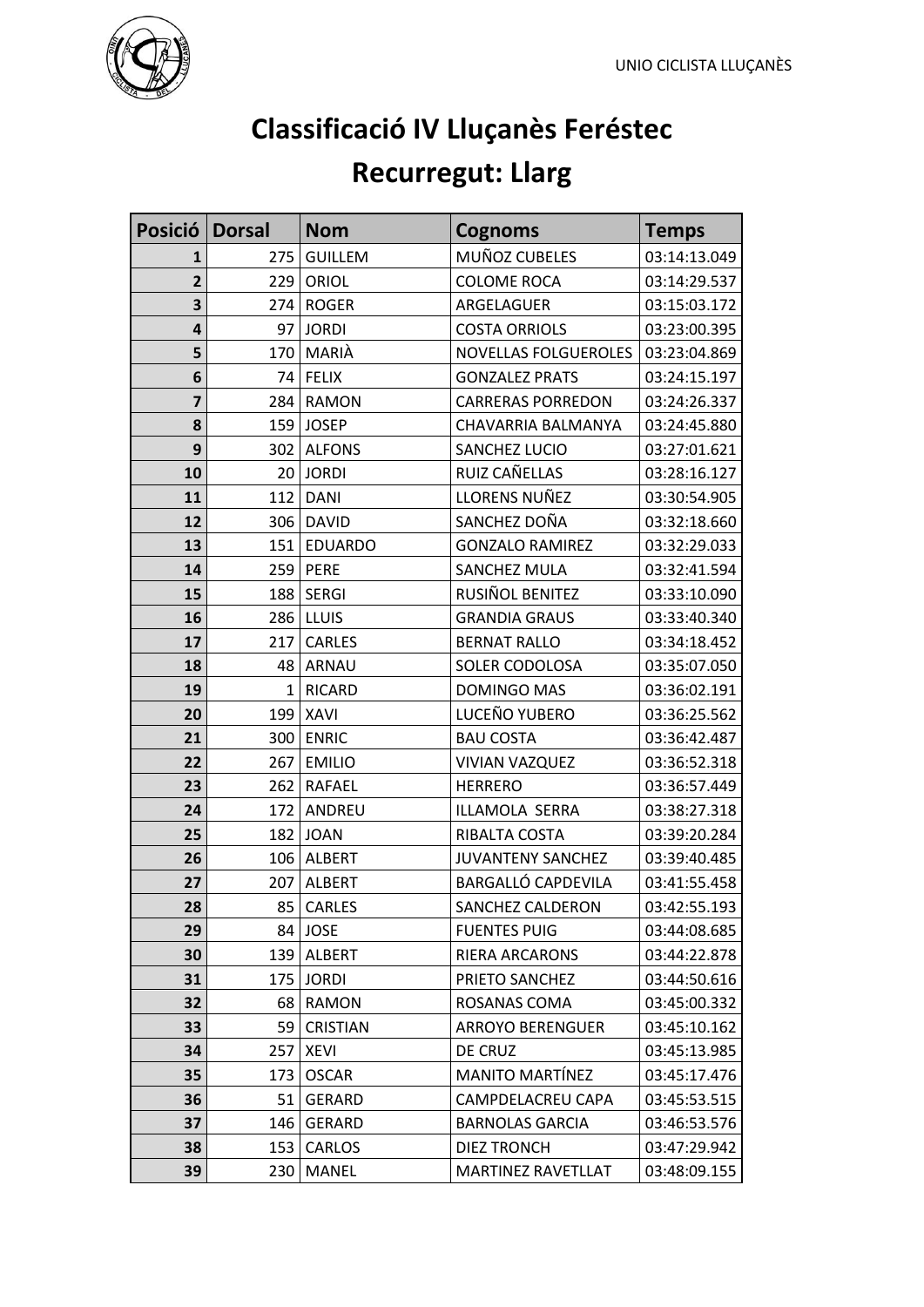

| 40 |                 | $204$ LLUIS             | <b>MARTINEZ RAVETLLAT</b>   | 03:48:11.885 |
|----|-----------------|-------------------------|-----------------------------|--------------|
| 41 |                 | 304   FERNANDO          | PEREZ FLORES                | 03:48:49.016 |
| 42 |                 | $252$ PEP               | <b>GONZALEZ BANCELLS</b>    | 03:49:06.271 |
| 43 |                 | 166 JOAN                | <b>VIDAL PINART</b>         | 03:49:16.647 |
| 44 |                 | $122$ PEP               | RIBERA CORNELLÀ             | 03:50:18.673 |
| 45 |                 | 298   ANASTASIO         | ASCENSION IBAÑEZ            | 03:50:57.435 |
| 46 |                 | 273 JORDI               | <b>FONT CORRIUS</b>         | 03:51:32.165 |
| 47 |                 | 261 NARCÍS              | TORROELLA CAMÓS             | 03:53:20.924 |
| 48 | 214             | <b>FRANCESC</b>         | PADRO BARO                  | 03:54:29.288 |
| 49 |                 | 133   CARLES            | CASAS CAÑELLAS              | 03:55:00.843 |
| 50 |                 | 194 ABEL                | <b>BLANQUE PARCERISA</b>    | 03:55:05.757 |
| 51 |                 | 54   IVAN               | PEÑA LÓPEZ                  | 03:55:10.673 |
| 52 | 30 <sub>1</sub> | <b>JORDI</b>            | <b>MOYA BONIL</b>           | 03:55:12.748 |
| 53 | 94              | <b>RAMON</b>            | VILÀ MORA                   | 03:55:30.983 |
| 54 | 113             | PEDRO                   | <b>TORRES HERNANDEZ</b>     | 03:55:50.970 |
| 55 |                 | 243 JOSEPMARIA          | <b>SOLER TORRADAS</b>       | 03:56:36.177 |
| 56 |                 | 2   XAVIER              | <b>NEBOT BIGORRA</b>        | 03:56:37.814 |
| 57 | 251             | <b>DAVID</b>            | <b>CANYADO DOMENECH</b>     | 03:56:50.592 |
| 58 |                 | 253 JORDI               | PEREIRA MORALES             | 03:57:30.886 |
| 59 |                 | 95   CARLES             | <b>GONZALEZ PIDELASERRA</b> | 03:58:51.914 |
| 60 |                 | 134   JOAN              | <b>TORRAS GUITART</b>       | 03:58:59.665 |
| 61 | 227             | <b>OSCAR</b>            | DIAZ RUFIAN                 | 03:59:36.796 |
| 62 |                 | 283   DAVID             | NIETO RODRIGUEZ             | 03:59:55.032 |
| 63 | 163             | CARLOS                  | <b>ESPIN TORRES</b>         | 03:59:57.325 |
| 64 |                 | $109$ ELOI              | SANCHEZ                     | 04:00:25.389 |
| 65 |                 | 180   VICTOR.M.         | <b>GIMENEZ MARTIN</b>       | 04:01:04.044 |
| 66 |                 | 294 JOSEP               | LEIVA OLIVA                 | 04:01:16.493 |
| 67 |                 | 289   DAVID             | <b>MACIA FLORES</b>         | 04:02:02.470 |
| 68 |                 | 98 DAVID                | PEÑA GODOY                  | 04:02:07.380 |
| 69 |                 | 99   ANDREU             | CATLLÀ SANCLIMENTS          | 04:02:29.220 |
| 70 | 129             | <b>FRANCESC</b>         | <b>CALVO RIERA</b>          | 04:02:35.010 |
| 71 | 184             | <b>RAFAEL</b>           | DELGADO VINUESA             | 04:03:14.650 |
| 72 | 293             | <b>JOAN</b>             | PALLAS FONT                 | 04:03:31.469 |
| 73 |                 | $155$ JORDI             | <b>CADAFALCH CANO</b>       | 04:04:33.930 |
| 74 |                 | 45   ALBERT             | <b>GÓMEZ PUJOLS</b>         | 04:04:59.812 |
| 75 | 370             | ARIADNA                 | <b>TUDEL CUBERAS</b>        | 04:08:04.903 |
| 76 | 171             | SANTI                   | <b>VAL LUCAS</b>            | 04:08:13.534 |
| 77 | 218             | AMADEU                  | <b>GORDO BUIXÓ</b>          | 04:10:04.806 |
| 78 | 63              | <b>FRANCISCO JAVIER</b> | <b>BAQUERIZAS RODAS</b>     | 04:10:16.928 |
| 79 | 38              | RAUL                    | SALA BIGAS                  | 04:11:38.176 |
| 80 | 241             | <b>JORDI</b>            | <b>JUVANTENY DANES</b>      | 04:11:43.416 |
| 81 | 23              | <b>ROGELIO</b>          | RODRIGUEZ ARANDA            | 04:14:08.764 |
| 82 | 279             | <b>SERGI</b>            | <b>MARTINEZ BARRERO</b>     | 04:14:14.984 |
| 83 | 222             | ORIOL                   | <b>FONTANET</b>             | 04:14:23.829 |
| 84 |                 | $100$ JORDI             | <b>COSTA</b>                | 04:14:50.255 |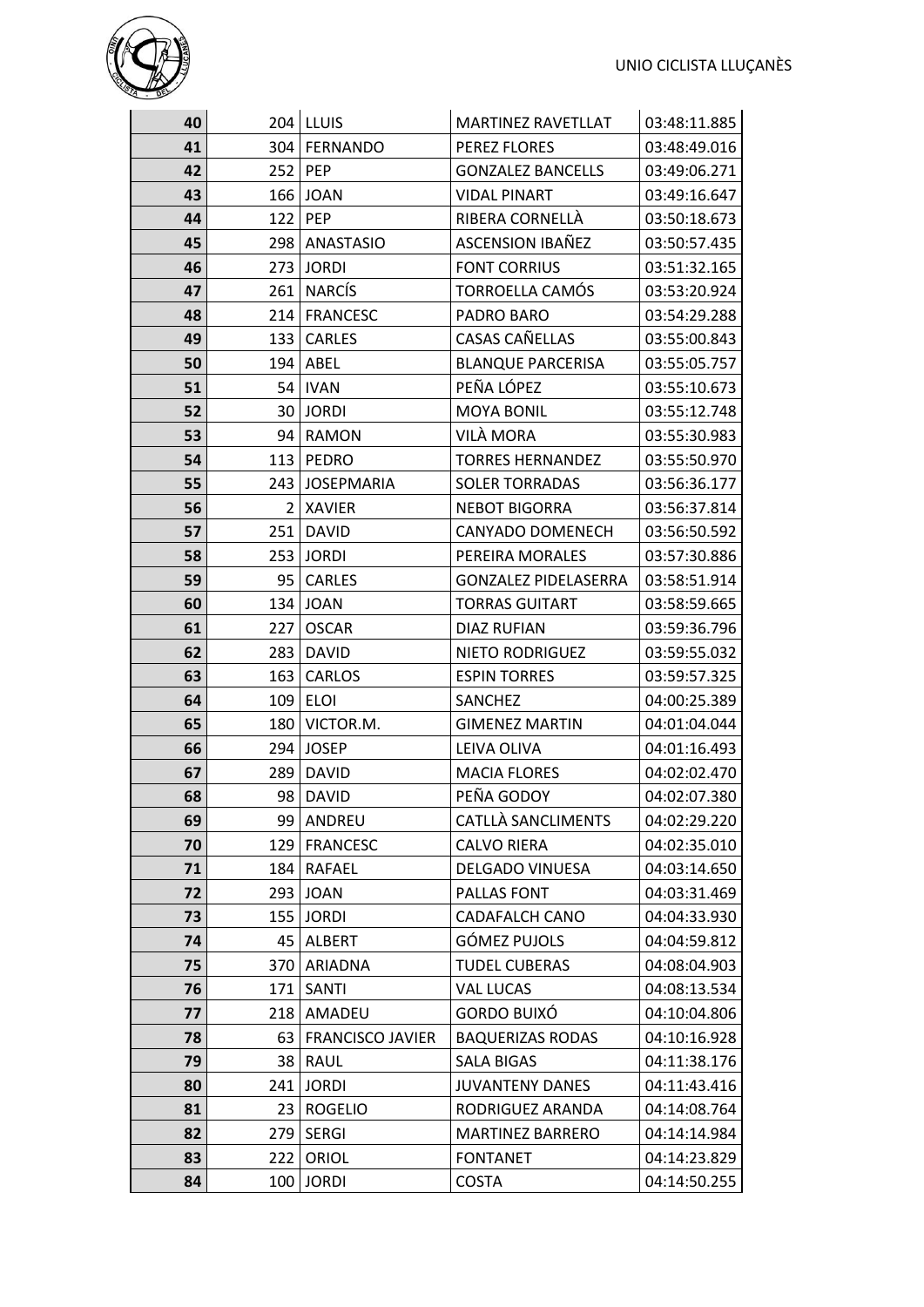

| 85  |                  | 27 JORDI         | <b>COROMINAS ARIAS</b>   | 04:14:52.008 |
|-----|------------------|------------------|--------------------------|--------------|
| 86  | 40 l             | <b>XEVI</b>      | <b>SALAT CASELLAS</b>    | 04:15:35.360 |
| 87  | 126              | <b>CARLES</b>    | <b>MONLEON EDO</b>       | 04:15:58.511 |
| 88  | 247              | <b>JORDI</b>     | NUALART ROSIÑOL          | 04:16:00.365 |
| 89  |                  | 160   JOAN       | <b>CORS SERRA</b>        | 04:16:04.077 |
| 90  |                  | 260   SERGI      | <b>BATLLE</b>            | 04:16:29.631 |
| 91  | 37 I             | <b>GABRIEL</b>   | MINOVES VILAREGUT        | 04:17:02.174 |
| 92  | 64 I             | <b>MARCELINO</b> | LOPEZ RUBIO              | 04:17:40.609 |
| 93  | 96 l             | <b>JORDI</b>     | YLLA PARRAREDA           | 04:17:44.436 |
| 94  | 73 <sub>1</sub>  | <b>XAVIER</b>    | POCH COCH                | 04:17:48.144 |
| 95  | 291              | <b>RICARD</b>    | <b>CABANAS CABANAS</b>   | 04:17:56.337 |
| 96  | 103              | <b>NURIA</b>     | LAUCO MARTINEZ           | 04:18:01.033 |
| 97  | 33               | GIL              | PARRAMON                 | 04:19:27.845 |
| 98  | 131              | <b>VICENS</b>    | <b>JOSEP PEDRERO</b>     | 04:22:27.697 |
| 99  | 130              | <b>MARIANO</b>   | <b>JACAS</b>             | 04:22:29.667 |
| 100 |                  | 110 XEVI         | <b>VILAR PARAREDA</b>    | 04:23:10.726 |
| 101 | 191              | <b>PABLO</b>     | SANCHEZ JODAR            | 04:23:13.125 |
| 102 |                  | 221 JAUME        | VIÑAS ANGLADA            | 04:24:26.731 |
| 103 |                  | 82 JORDI         | <b>SANCHEZ RODRIGUEZ</b> | 04:26:18.880 |
| 104 | 58               | <b>XAVIER</b>    | ABAD ILLAMOLA            | 04:26:21.934 |
| 105 |                  | 3 JORDI          | SALSENCH BENACH          | 04:26:23.687 |
| 106 | 156              | <b>ANDREU</b>    | PADRÓ JIMENEZ            | 04:28:50.668 |
| 107 | 231              | <b>OSCAR</b>     | <b>CASAS ROCA</b>        | 04:28:55.035 |
| 108 |                  | 236   RAFEL      | <b>CECILIA BERMUDEZ</b>  | 04:28:57.220 |
| 109 | 245              | <b>RAMON</b>     | <b>CRESPI DEVESA</b>     | 04:28:58.745 |
| 110 | 186              | <b>RUBEN</b>     | <b>VARELA TORRES</b>     | 04:29:02.245 |
| 111 | 206              | <b>CARLOS</b>    | ESTEBAN GUZMÁN           | 04:30:00.231 |
| 112 |                  | 34   SERGI       | <b>JIMENEZ MARTIN</b>    | 04:30:07.542 |
| 113 |                  | 10 JOSEP         | <b>JUVANTENY SANCHEZ</b> | 04:30:10.272 |
| 114 |                  | 39 RAMON         | RIERA TATCHÉ             | 04:30:20.104 |
| 115 |                  | 264 JORDI        | <b>GUITART PUBILL</b>    | 04:30:54.173 |
| 116 | 2921             | <b>LLUIS</b>     | <b>VILA GONZALEZ</b>     | 04:31:20.381 |
| 117 | 244              | <b>DAVID</b>     | <b>GUTIERREZ</b>         | 04:31:35.670 |
| 118 | 108 <sub>1</sub> | SANTI            | PAJAROLS FONT            | 04:32:20.224 |
| 119 | 60               | <b>GUILLEM</b>   | <b>CASAS TUNEU</b>       | 04:33:16.026 |
| 120 | 31               | JAIME            | ROMA SIMON               | 04:33:54.462 |
| 121 | 287              | <b>FRUITÓS</b>   | <b>TARTER ARGEMÍ</b>     | 04:34:18.381 |
| 122 | 93               | <b>FRANCESC</b>  | SABATA COROMINAS         | 04:34:26.787 |
| 123 | 272              | <b>TONI</b>      | AZNAR CODINA             | 04:34:29.411 |
| 124 | 61               | <b>ENRIQUE</b>   | <b>GODOY CARMONA</b>     | 04:36:14.912 |
| 125 | 169              | ADA              | XINXO MORERA             | 04:36:59.481 |
| 126 | 185              | <b>RUBEN</b>     | DE FRUTOS GOMEZ          | 04:37:02.428 |
| 127 | 77               | <b>CARLES</b>    | <b>SALVADOR ARIS</b>     | 04:38:20.074 |
| 128 | 144              | ORIOL            | ROBLES ROVIRA            | 04:39:40.988 |
| 129 | 303              | RAMON            | <b>FUMANYA PUJOL</b>     | 04:42:26.316 |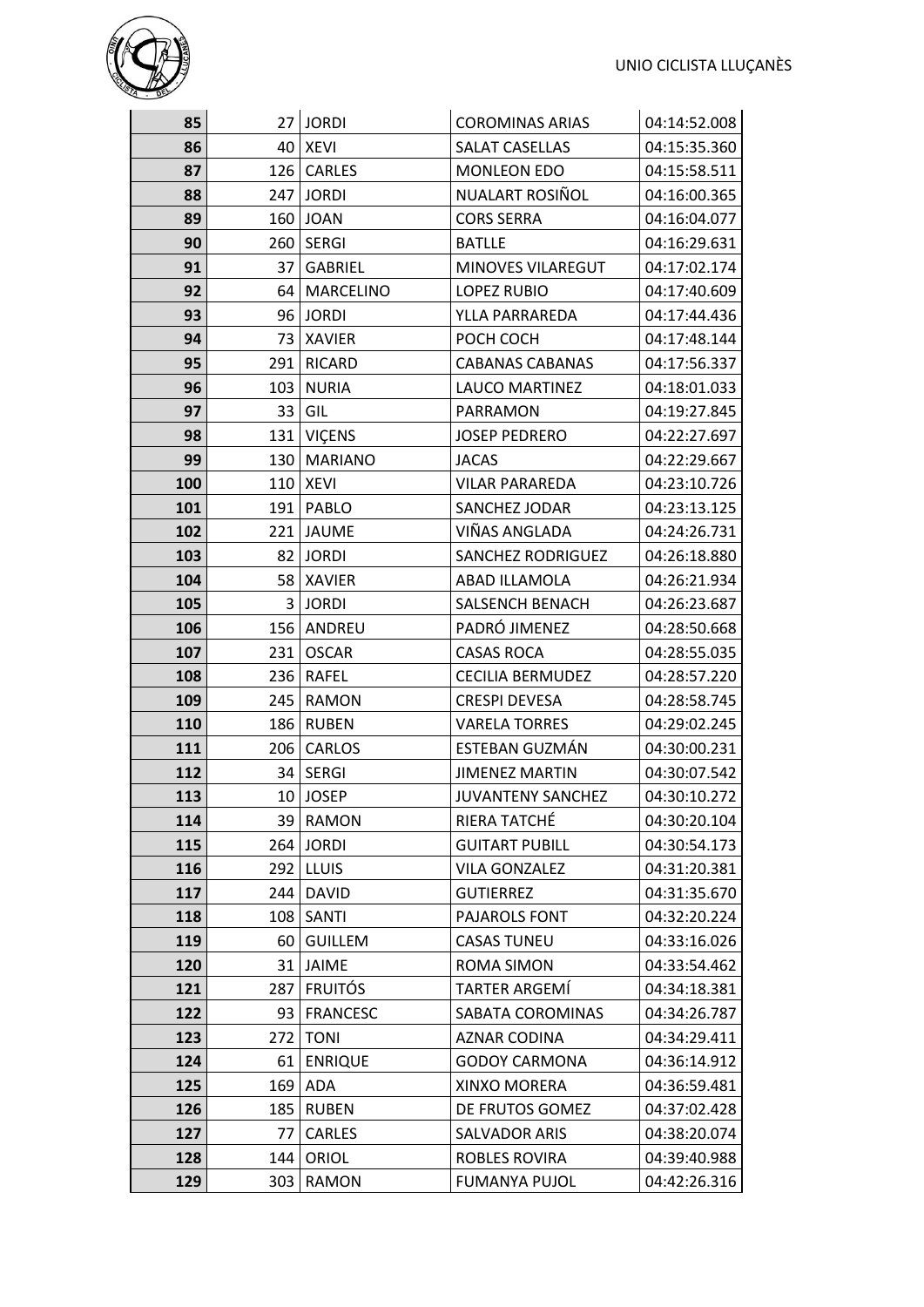

| 130 |                 | 248 JORDI              | URÓ MOMPEL                | 04:44:28.514 |
|-----|-----------------|------------------------|---------------------------|--------------|
| 131 | 18 <sup>1</sup> | <b>GERARD</b>          | ROCA ESTEBAN              | 04:45:06.186 |
| 132 | 83              | <b>JORDI</b>           | RIGUEIRO DOMINGO          | 04:45:30.865 |
| 133 | 92              | <b>ENRIC</b>           | POU TERRICABRAS           | 04:45:45.500 |
| 134 | 17 <sup>1</sup> | <b>DAVID</b>           | <b>SANDE FUENTES</b>      | 04:47:46.607 |
| 135 | 269             | FERRAN                 | <b>MEDALL CIRERA</b>      | 04:47:47.917 |
| 136 | 80 <sub>1</sub> | <b>JOSE ENRIQUE</b>    | RODRIGUEZ BARRERA         | 04:48:06.915 |
| 137 | 276             | <b>XAVIER</b>          | PARCERINA SALA            | 04:50:34.339 |
| 138 | 150             | <b>JORDI</b>           | PLA CUADRADO              | 04:50:46.020 |
| 139 | 278             | <b>JOSE MARIA</b>      | <b>GONZALEZ MARTIN</b>    | 04:51:20.746 |
| 140 |                 | 43 JORDI               | <b>VALLHONESTA PIQUER</b> | 04:51:34.946 |
| 141 | 255             | <b>JOSEP</b>           | LOPEZ PERACAULA           | 04:52:40.789 |
| 142 |                 | 78 ALEIX               | SIMARRO GENESCÀ           | 04:56:27.182 |
| 143 |                 | 277 JORDI              | <b>FERRER CAUSSA</b>      | 04:57:07.799 |
| 144 | 161             | <b>AIDA</b>            | <b>VILADRICH SOLANO</b>   | 04:57:18.940 |
| 145 | 285             | <b>XAVIER</b>          | RODRIGUEZ GARRIGA         | 04:57:21.015 |
| 146 | 281             | SANTI                  | <b>FRANCAS BOIX</b>       | 04:58:59.407 |
| 147 | 179             | <b>JORDI</b>           | <b>SANS OTERO</b>         | 05:01:12.849 |
| 148 |                 | 288 JOSEP              | <b>CORREA</b>             | 05:03:11.006 |
| 149 | 145             | <b>VICENÇ</b>          | <b>JUFRÉ POU</b>          | 05:03:32.189 |
| 150 | 69              | <b>ANTONIO</b>         | MILLAN VELASCO            | 05:04:01.891 |
| 151 | 4               | FÁTIMA                 | <b>BLAZQUEZ</b>           | 05:04:20.566 |
| 152 | 201             | <b>ANDRES</b>          | MILLAN VELASCO            | 05:04:36.287 |
| 153 | 46              | <b>JAUME</b>           | <b>GARCIA MARTÍN</b>      | 05:05:31.436 |
| 154 | 67 I            | <b>ENRIQUE</b>         | <b>GRAS</b>               | 05:06:03.101 |
| 155 | 81              | <b>ANDRES GIOVANNY</b> | RODRIGUEZ CARDENAS        | 05:09:48.711 |
| 156 | 174             | <b>SERGIO</b>          | PÉREZ VALLS               | 05:10:57.621 |
| 157 | 212             | ABEL                   | ROVIRA SOLER              | 05:12:13.512 |
| 158 |                 | 297 IVAN               | <b>BALLONGA FREIXA</b>    | 05:12:17.226 |
| 159 |                 | 296   DAVID            | PIEDRA GARCI              | 05:12:19.956 |
| 160 | 138             | <b>JOAN</b>            | <b>GONZALEZ GIRBAU</b>    | 05:12:50.638 |
| 161 | 132             | <b>ROBERT</b>          | <b>GIL JMÉNEZ</b>         | 05:12:52.606 |
| 162 | 198             | <b>JOSEP</b>           | <b>DAVINS VALLDAURA</b>   | 05:15:23.540 |
| 163 | 168             | <b>GENIS</b>           | CABALLOL CARRASCO         | 05:15:25.612 |
| 164 | 41              | <b>MIQUEL</b>          | PERA MIRAS                | 05:16:32.989 |
| 165 | 190             | <b>CARLES</b>          | <b>CASANOVAS GRANELL</b>  | 05:17:16.451 |
| 166 | 32 <sub>1</sub> | RAMON                  | <b>SUADES GONZALEZ</b>    | 05:18:28.645 |
| 167 | 111             | <b>TONI</b>            | <b>NARDI PRAT</b>         | 05:19:02.830 |
| 168 | 88              | <b>SERGI</b>           | <b>BALAGUER CLARÓS</b>    | 05:19:04.576 |
| 169 | 42              | <b>ROBERTO</b>         | <b>ALOTTO</b>             | 05:19:12.004 |
| 170 | 35              | PEP                    | VALLDAURA VILA            | 05:19:24.340 |
| 171 | 280             | JOSEP Mª               | <b>COSTA GARCIA</b>       | 05:19:27.616 |
| 172 | 19              | RAMON                  | <b>COLOMER GRABULOSA</b>  | 05:20:00.706 |
| 173 | 49              | <b>ALBERT</b>          | ALIBÉS SELLABONA          | 05:20:02.667 |
| 174 | 119             | <b>JORDI</b>           | DÍAZ POCIELLO             | 05:22:33.911 |